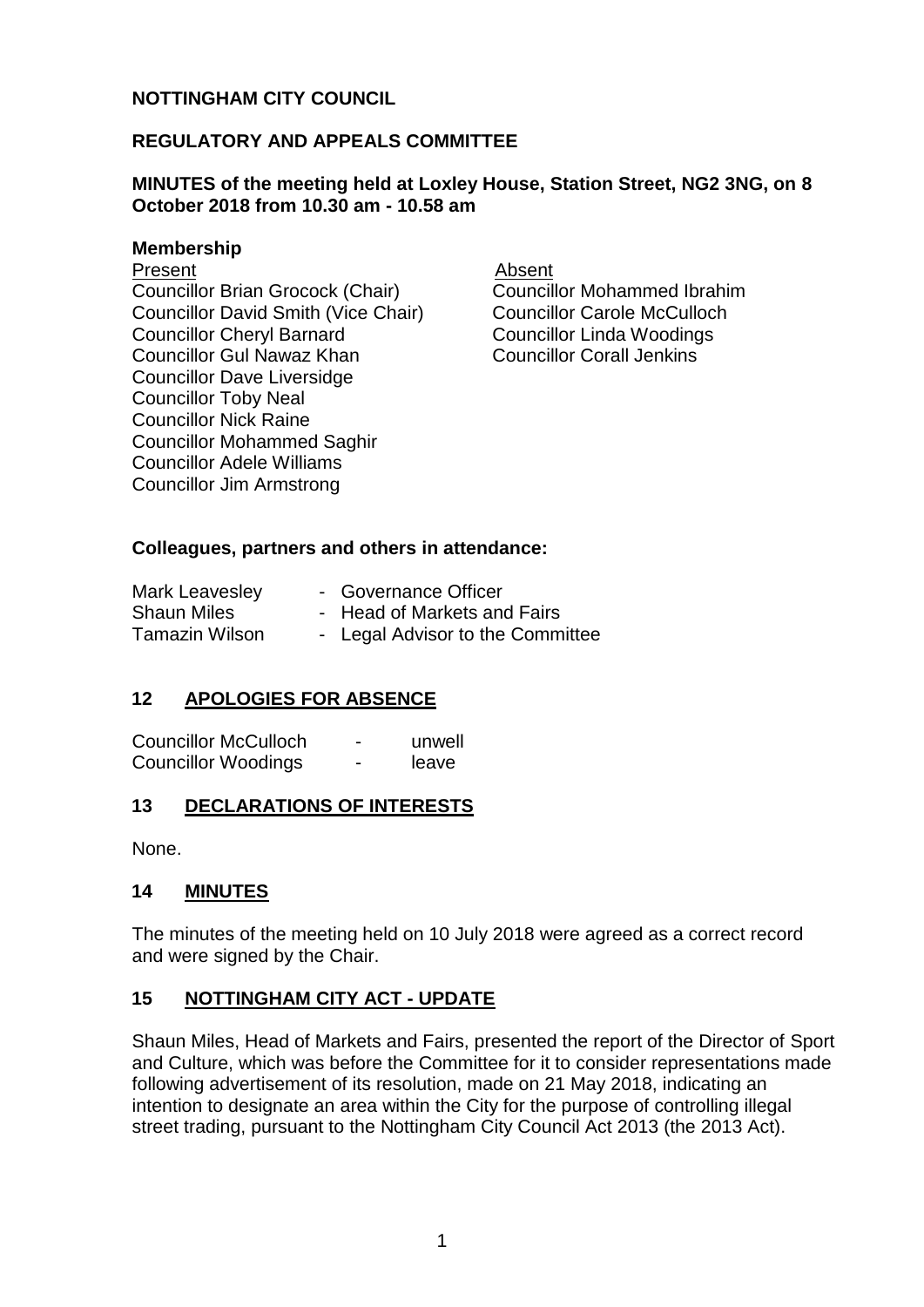Regulatory and Appeals Committee - 8.10.18

It was stated that no representations had been received in response to the advertisement. Committee were also informed that the Secretary of State had been notified on 14 August 2018 of the Council's decision to set the Fixed Penalty Notice (FPN) for a relevant offence as defined in section 2 of the 2013 Act at £150, and the Secretary of State had no objection to this.

# **RESOLVED**

**1) to, being satisfied that it is necessary to ensure road safety or prevent obstruction of the highway and, pursuant to paragraph 2 of Schedule 4 of the Local Government (Miscellaneous Provision) Act 1982, as amended by section 5 of the Nottingham City Council Act 2013, with effect from 03 December 2018, designate, for the purposes of section 5(1) of the 2013 Act, the area outlined with a bold red line on the plan attached to the report, namely the area bounded by, and including, the following:**

**from a point at the junction of South Sherwood Street, the designated area runs east and is bounded by the back of the footway on the north side of Shakespeare Street, south along the back of the footway on the east side of Milton Street, then east and then south along the back of the footway on the north, east and south sides of Lower Parliament Street to the junction of Canal Street and London Road. It then runs south, then west, then north around the traffic roundabout on London Road (at its junction with Canal Street and Parliament Street), then west along the back of the footway on the south side of Canal Street, north along the back of the footway on the west side of Castle Road (including the whole of Lenton Road to the junction of the Nottingham Park Estate) then runs north west along the back of the footway on the north side of Friar Lane. It then runs north west and is bounded by the back of the footway on the west side of Maid Marian Way, continuing over Wollaton Street to Talbot Street, east along the back of the footway on the north side of Talbot Street, north along the back of the footway on the west side of South Sherwood Street to the point at the junction of South Sherwood Street, such designation to have effect at all times ('the Designated Area');**

- **2) that the Director of Sport and Culture be authorised to advertise the resolution in 1) above, in accordance with paragraph 2 of Schedule 4 of the Local Government (Miscellaneous Provisions) Act 1982, as amended by section 5 of the 2013 Act;**
- **3) that the Director of Community Protection be authorised to:**
	- **(i) comply with the duties in section 10 of the 2013 Act relating to financial provisions;**
	- **(ii) prescribe the form of FPN, in accordance with section 7(6) of the 2013 Act.**
- **16 STREET TRADING: DESIGNATION OF STREETS NEAR SCHOOLS - UPDATE**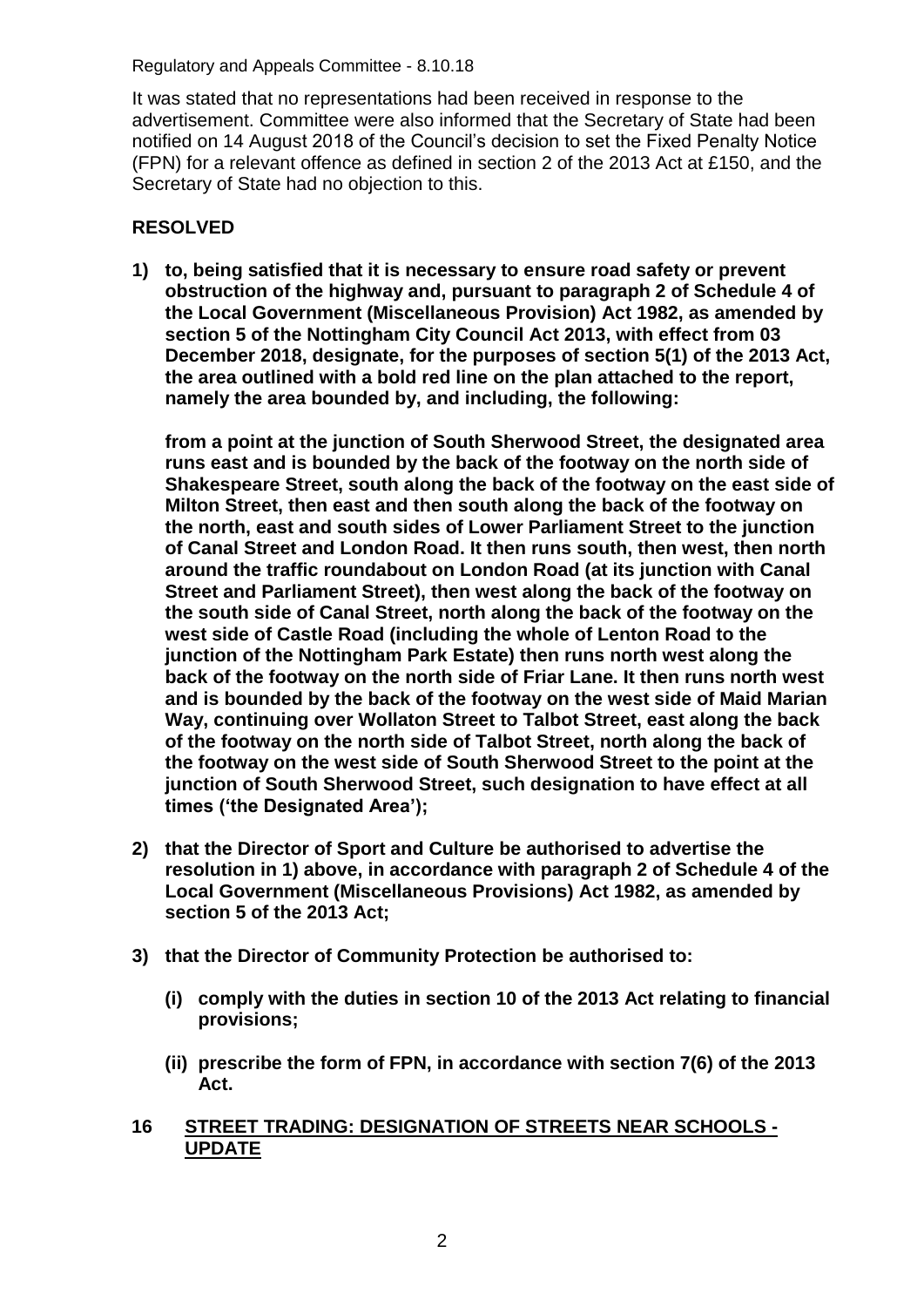Regulatory and Appeals Committee - 8.10.18

Shaun Miles, Head of Markets and Fairs, presented the report of the Director of Sport and Culture, which was before the Committee for it to consider representations made following advertisement of its resolution, made on 21 May 2018, indicating an intention to designate streets surrounding certain Nottingham schools as 'consent streets' for the purpose of street trading.

In response to a question, Mr Miles stated that streets surrounding additional schools could be considered for designation in the future, but this would be subject to the required statutory process, including a period of consultation.

## **RESOLVED that**

- **1) pursuant to paragraph 2 of Schedule 4 of the Local Government (Miscellaneous Provisions) Act 1982, with effect from 03 December 2018, the following streets or parts of streets shall be designated as 'consent streets' for the purposes of street trading:**
	- **Beckhampton Road from its junction with Bala Drive to its junction with Belleville Drive;**
	- **Bala Drive;**
	- **Belsay Road;**
	- **Bar Lane;**
	- **Pennant Road;**
	- **Fernleigh Drive;**
	- **Padstow Road;**
	- **Beckhampton Road from its junction at Mountfield Drive to its junction with Hartcroft Road;**
	- **Mountfield Drive from its junction at Beckhampton Road to its junction with Raithby Close;**
	- **Eastglade Road from its junction with Stevenholme Crescent to its junction with Beckhampton Road;**
	- **Harrow Road from its junction at Ancaster Gardens to its junction with Middleton Boulevard;**
	- **Harrow Gardens;**
	- **Berridge Road West from its junction with Brushfield Street to its junction with Kenslow Avenue;**
	- **Oakland Street;**
	- **Bobbers Mill Road;**
	- **Ragdale Road;**
	- **Squires Avenue;**
	- **Citadel Street;**
	- **Target Street;**
	- **Gatling Street;**
	- **Winscombe Mount from its junction with Pastures Avenue to its junction with Bramber Grove;**
	- **Honister Close;**
	- **Cantrell Road from its junction with Nelson Road to its junction with St Albans Road;**
	- **Gordon Road from its junction with St Matthias Road to its junction with Serlby Rise;**